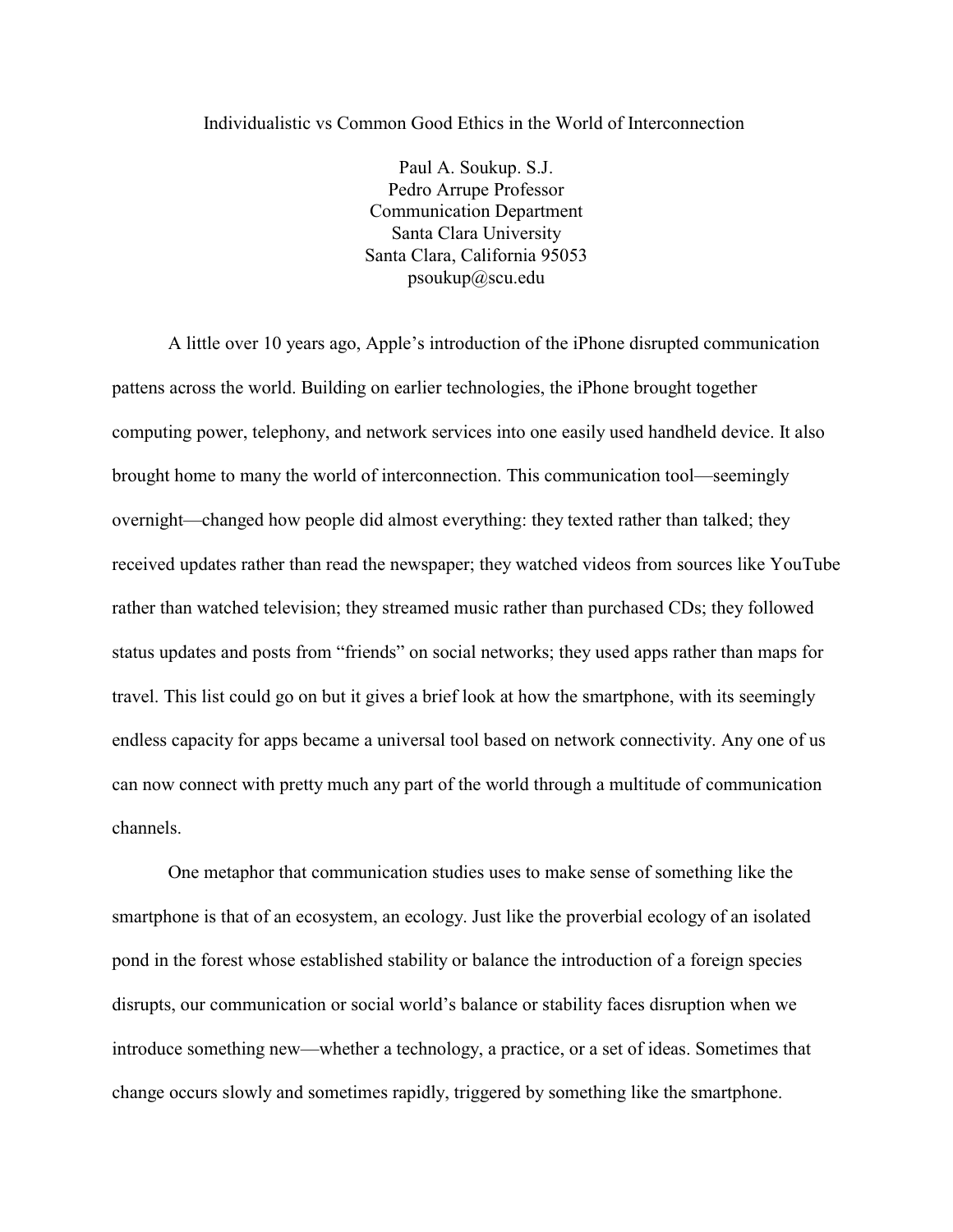The ecology model of communication helps people analyze either particular moments of communication change or broad change over time. The model also points out the extraordinary complexity of our communication interaction. Communication environments are much more than a few media or media companies, much more than the affordances new tools open before us. Communication ecologies include ideas and ways of thinking that extend beyond communication. A look around indicates hundreds of communication elements (both visible and invisible, from architectural and art choices to wireless bandwidth to languages) balanced to allow us to communicate with each other. And all of these are interconnected.

That kind of interconnectivity is not new; it simply describes how people relate to one another. What is new for us is its scope or scale. For most of human history, people had similar connections only with those in closest proximity, a situation that began to change when writing allowed communication across space and through time. Writing leads to greater interconnectivity; the mass or automated writing of the printing press expanded the scale and speed of communication and dramatically changed things only in one key regard—the desire to read privately. Other quasi-communication technologies like ocean-going sailing ships expanded the reach of networks of trade and interaction. Electronic communication brought the language of networks (telegraph networks, telephone networks, radio networks, television networks) along with it—and this expanded the scale of communication by expanding its speed. And the Internet began the task of putting them all together.

The technical tools, though, describe only one part of the ecology of communication. The communication system brought changes in thinking, new ways of seeing, new ways of hearing, and new understandings of human interconnection. We understand ourselves differently when we imagine ourselves alone or as members of a family or as members of a nation-state or as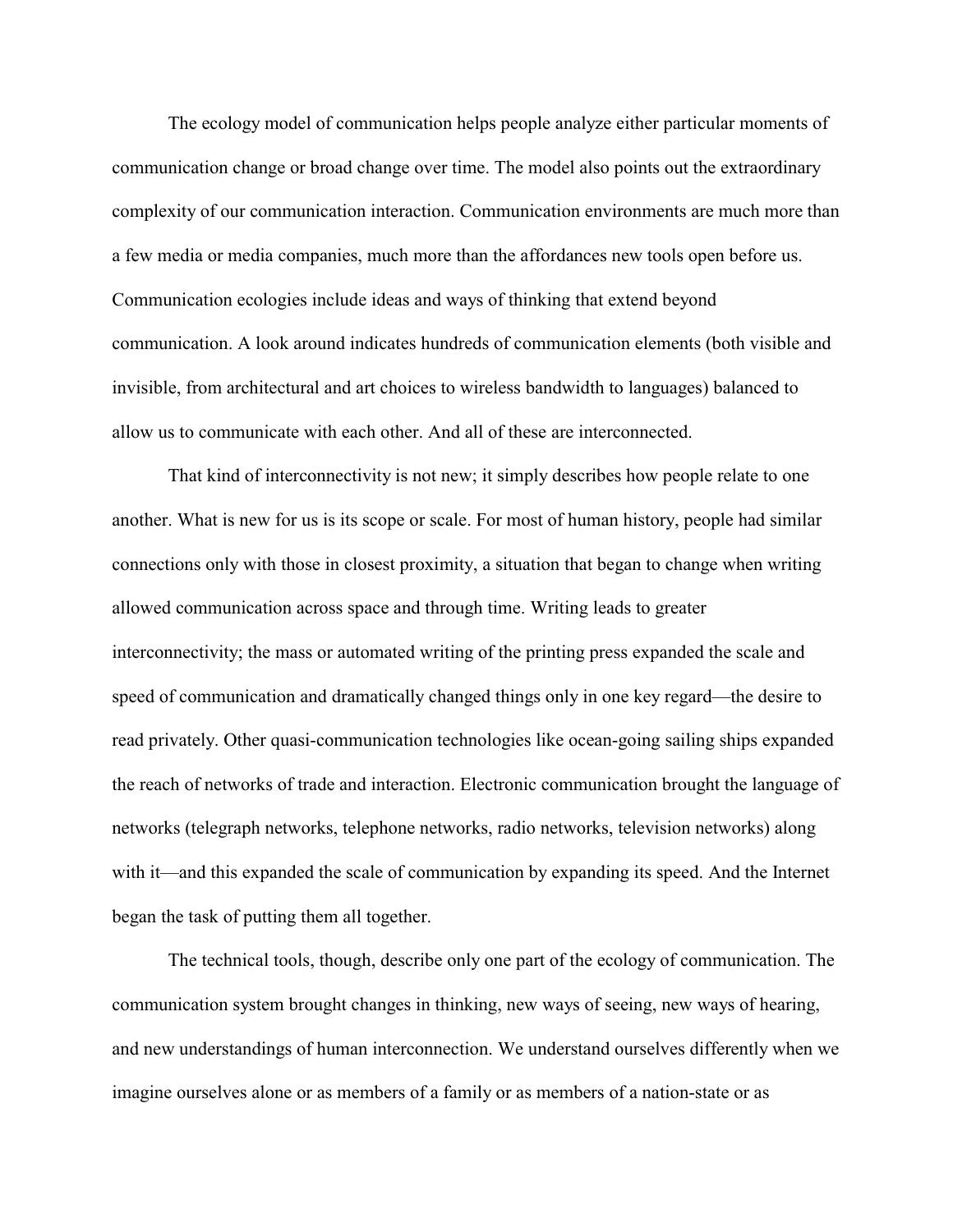members of a church or as members of a global world. We also understand our obligations to one another differently. And, most of the time, we take this imaging for granted, letting the tools we use shape us.

Both economic rationality and ethics exist in this larger ecology of human interconnection.

Based on the media ecology, my sense is that the common good tradition and the individualism more recently seen in the West along with individualist ethics and ideas of economic and other rationality all have links to communication practices, to the interconnection that people experience. In other words, all respond to different degrees of interconnection.

\* \* \*

Interconnection is not new. It reflects something deeply human, a connection that goes back to the very beginnings of human community. We find similar connections to our technologically mediated ones among people—though on a much smaller scale—in family units, village units, and even in early city states. Much of the common good ethics tradition arises out of these kinds of connection, of people's working together for a very visible united commonality. My somewhat naive sense is that common good characterized smaller groups since the very survival of the smaller groups depended on the common good.

But the scale of connection has changed, going through periods of different ways of thinking about how humans should act, from the default common good of the small group to the much more elaborated codes of ethics in our interconnected world.

Catholic social teaching, though articulated only in the last 150 years, reflects an older view of human being. In fact the Scriptures themselves provide one source for such a view, for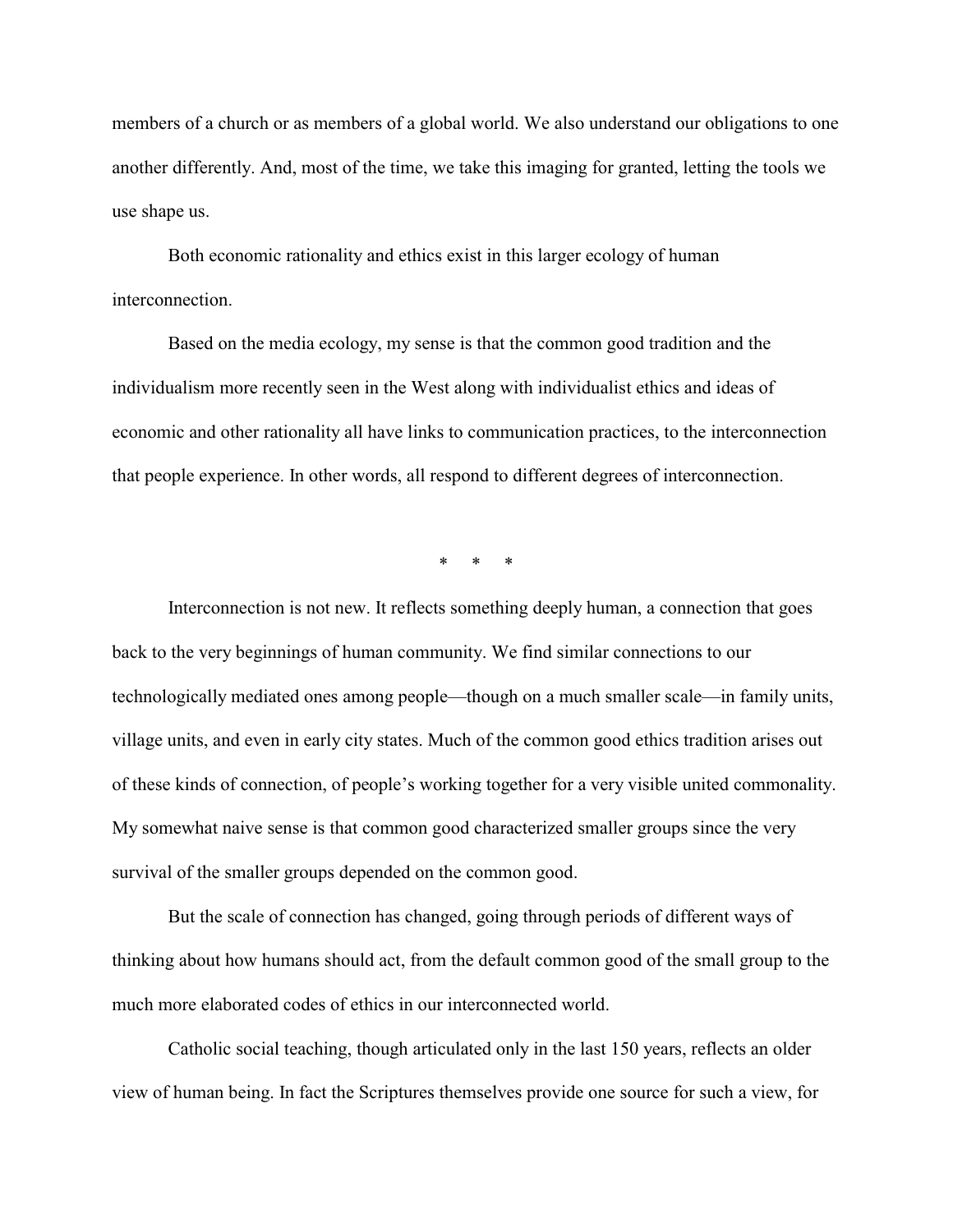example, in the image that St. Paul proposes of the body of Christ. "You know that your bodies are parts of the body of Christ," he writes in 1 Corinthians 6:15. And all the parts of the body act together for the good of all. St Paul continues in 12:4, "I want you to think about how all this makes you more significant, not less. A body isn't just a single part blown up into something huge. It's all the different-but-similar parts arranged and functioning together." Christians are to think of themselves as one body and thus act for the good of that body, with the action of one individual affecting all the others. The various characteristics of Catholic social teaching, which we have just heard, seem to build on this.

As a reminder, the characteristics of Catholic social teaching include the principle of human dignity, the principle of the common good, the principle of solidarity, the principle of subsidiarity, the guideline of the preferential option for the poor, and the guideline of integral ecology and sustainable development. Various Vatican documents addressing communication ethics draw on the same tradition and include some additional principles. The document, *Ethics in Communication* (2000), notes that "solidarity, subsidiarity, justice and equity, and accountability in the use of public resources and the performance of roles of public trust are always applicable. Communication must always be truthful, since truth is essential to individual liberty and to authentic community among persons." The document goes on to spell out a more comprehensive view:

Ethics in social communication is concerned not just with what appears on cinema and television screens, on radio broadcasts, on the printed page and the Internet, but with a great deal else besides. The ethical dimension relates not just to the content of communication (the message) and the process of communication (how the communicating is done) but to fundamental structural and systemic issues, often involving large questions of policy bearing upon the distribution of sophisticated technology and product (who shall be information rich and who shall be information poor?). These questions point to other questions with economic and political implications for ownership and control. At least in open societies with market economies, the largest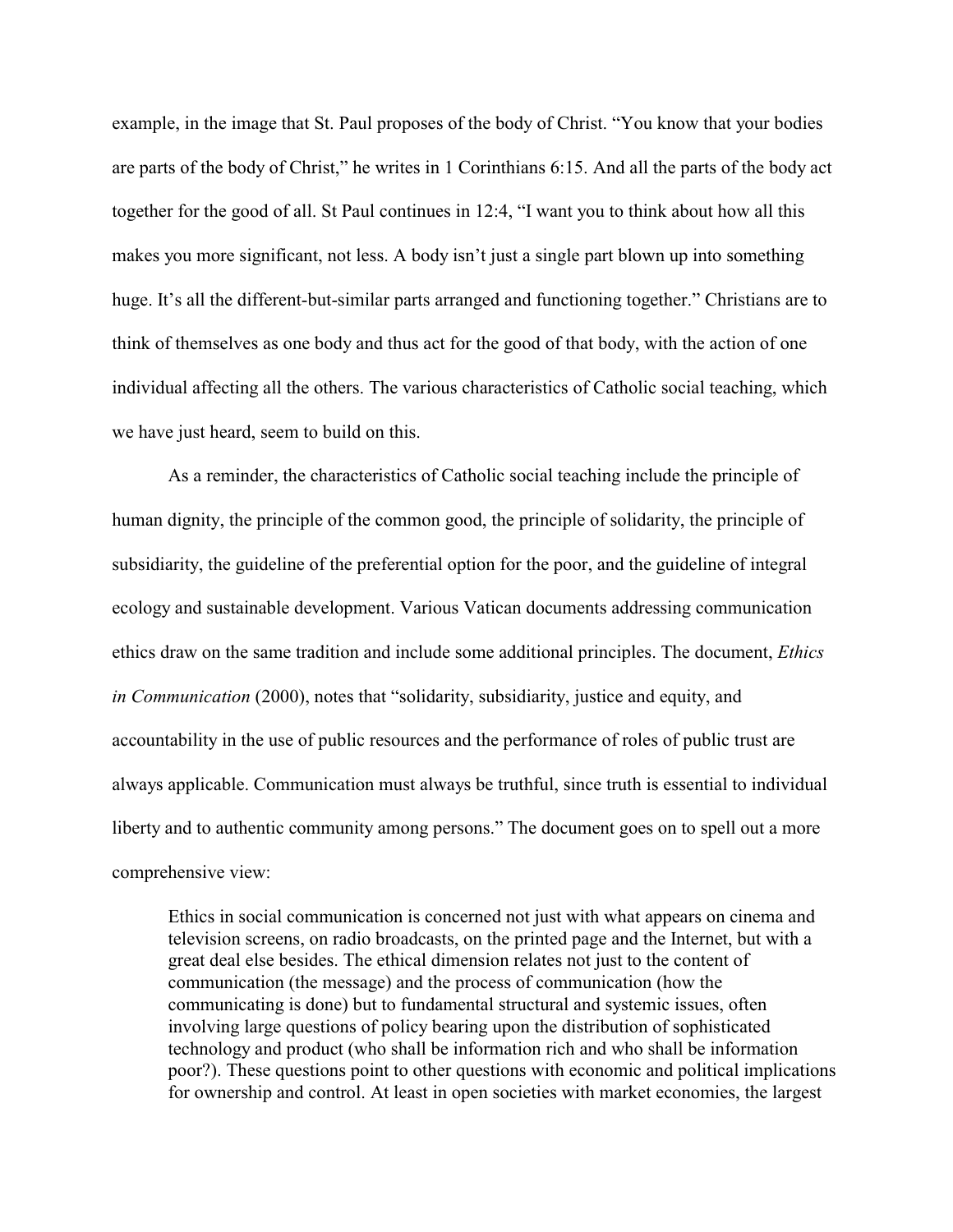ethical question of all may be how to balance profit against service to the public interest understood according to an inclusive conception of the common good. (no. 20)

Finally, *Ethics in Communication* summarizes its principles by combining the appeal to the common good with an appeal to the personalist philosophical tradition as spelled out by Pope St. John Paul II. "In all three areas—message, process, structural and systemic issues—the fundamental ethical principle is this: The human person and the human community are the end and measure of the use of the media of social communication; communication should be by persons to persons for the integral development of persons" (no. 21).

Each of the principles of Catholic social teaching and the applied communication ethics drawn from it reflects an ethics that makes almost intuitive sense when we see it in smaller units. We readily recognize the dignity of our family members and act in solidarity with them. We acknowledge the demands that a neighbor has upon us when we see the person immediately in front of us.

The main traditions of common good ethics show a similar rootedness in other systems that begin in human relationships. For example, the emphasis on family values arising out of Confucianism provides an intercultural model of common good ethics. Each of the key relations in Confucianism (parent and child; husband and wife; siblings; friends; ruler and subject) point to the common good. Similarly, contemporary feminist ethics often starts with personal relationships such as we find in nurture and care for one another and the interdependence shown in relationships (Gilligan, 2008). Even the tradition of Aristotelian ethics that we now know as virtue ethics reflects a loyalty to the city state, in the development of virtues which best serve that state (Vallor, 2016).

The individualistic approach to ethics arises out of different circumstances. Largely the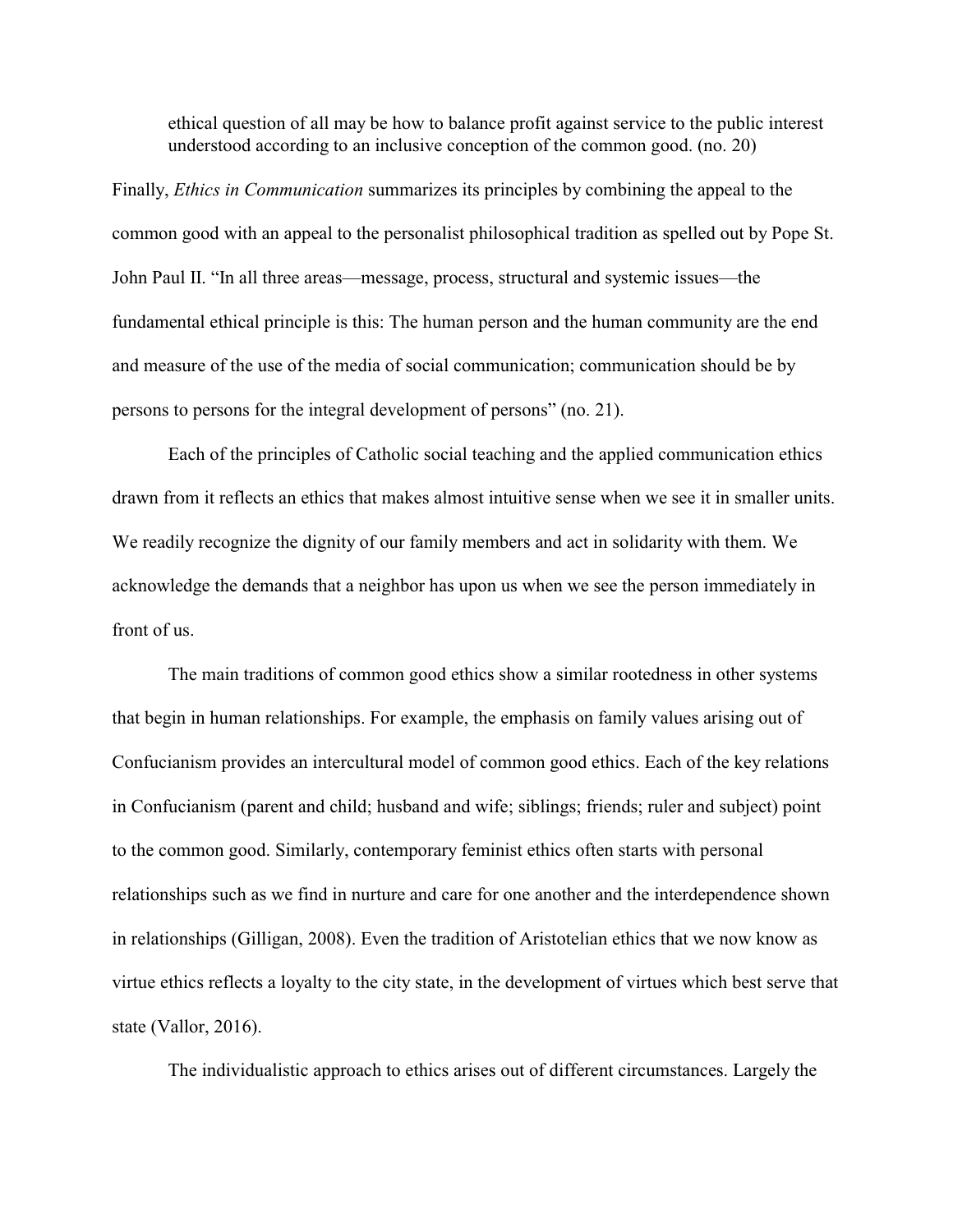product of Enlightenment thinkers like those of the Scottish School, Immanuel Kant, and later, John Stuart Mill, individualistic ethics asks how a particular person should behave. Rather than beginning with the group, this approach begins with the individual, stressing individual independence and liberty—freedom from interference of the state, society, or other institutions. The calculus of these ethical systems looks to particular goals—the greatest good for the greatest number, the categorical imperative, the principle of duty, and so on, things that an individual can consciously choose. "Ethical Individualism, then, is the position that individual conscience or reason is the only moral rule, and there is no objective authority or standard which it is bound to take into account" (Mastin, 2008).

The various kinds of individualistic ethics begin with the single individual, envisaged as a kind of solitary actor, uninfluenced by external forces. This "individual" is a construct, existing abstracted from others. Society consists of the collection of these individuals, each making a rational choice to act in such a way as to fulfill personal duty, treat others as one would wish to be treated, or determine the greatest good for the greatest number. While each of these individualistic ethics traditions attends to interaction, the systems they propose begin not with the "ecosystem" but with the actor.

Individualist ethics serves as a guide for people who understand themselves as individual actors. The ecology, if you will, of such individual ethics arises from the greater sense of the individual which we see emerging in the West with Descartes and with the 18th century Enlightenment thinkers. Those who follow the media ecology approach to communication study argue that the development of Enlightenment thought reflects the mix of communication patterns that came to dominate before the Enlightenment, particularly the idea of individual reflection fostered by private reading. The printing press shifted learning, teaching, and expression to a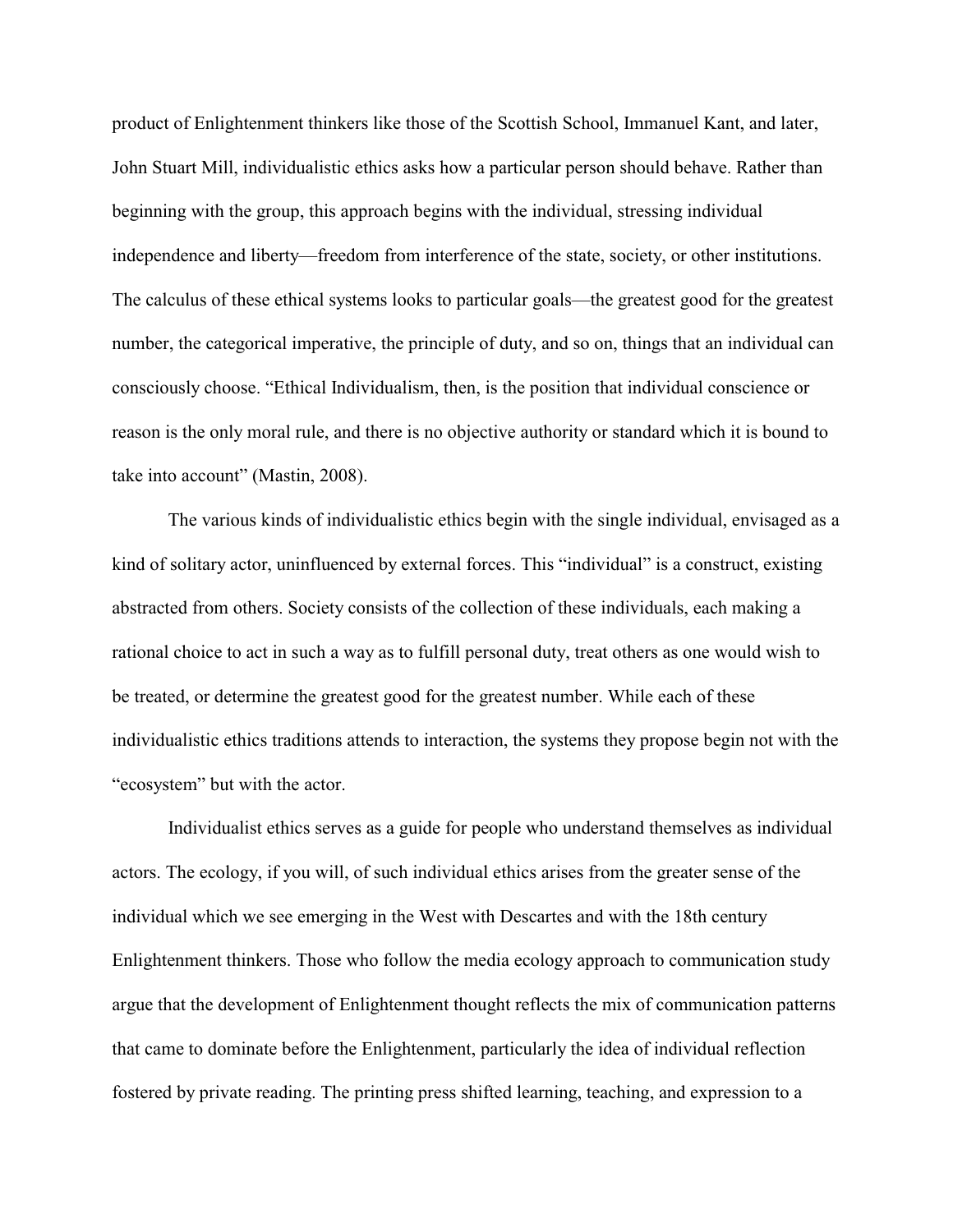more privatized experience (Eisenstein, 1979, pp. 129ff). One needed not listen to lectures or debate in public places, but one could sit quietly with a book and imagine onself apart from a community, as an individual actor, whose rights the various groups—state, church, institution—must respect. Thinkers began with the individual because they experienced themselves and saw themselves as solitary thinkers and actors—a very different situation from just a generation earlier in John Dunne's 1623 poem, "No Man Is an Island." Individualist ethics arises out of that developing sense of person.

The ethics reflected in Catholic social teaching comes out of a different understanding of the ecosystem, one shaped by a kind of return to the earlier understanding of society. This mirrors the change in the communication world as it became more closely linked by the various electronic media, a phenomenon identified years ago by thinkers like Marshall McLuhan as "shrinking" the world to a village (1962). In a environment like our present one which focuses largely on the individual and on harms from seeking individual ends, the Church speaks up in protection of the larger collective. This, of course, reflects the Church's basic self-understanding as the Body of Christ. In taking this perspective, the Church balances the rights and supremacy of the individual conscience and the demands of the whole body. In this sense, both individualistic and common good ethics constitute valid ethical approaches, but begin from different understandings of the self and its relation to the whole.

\* \* \*

Economic theory and economic rationality also develop from Enlightenment ideas, with the classical economic thinkers of the 18th and 19th centuries. Asking how we can best understand human life and human economic activity in the face of larger systems like nationstates, these thinkers sought various approaches to liberty in trade, business, manufacturing, or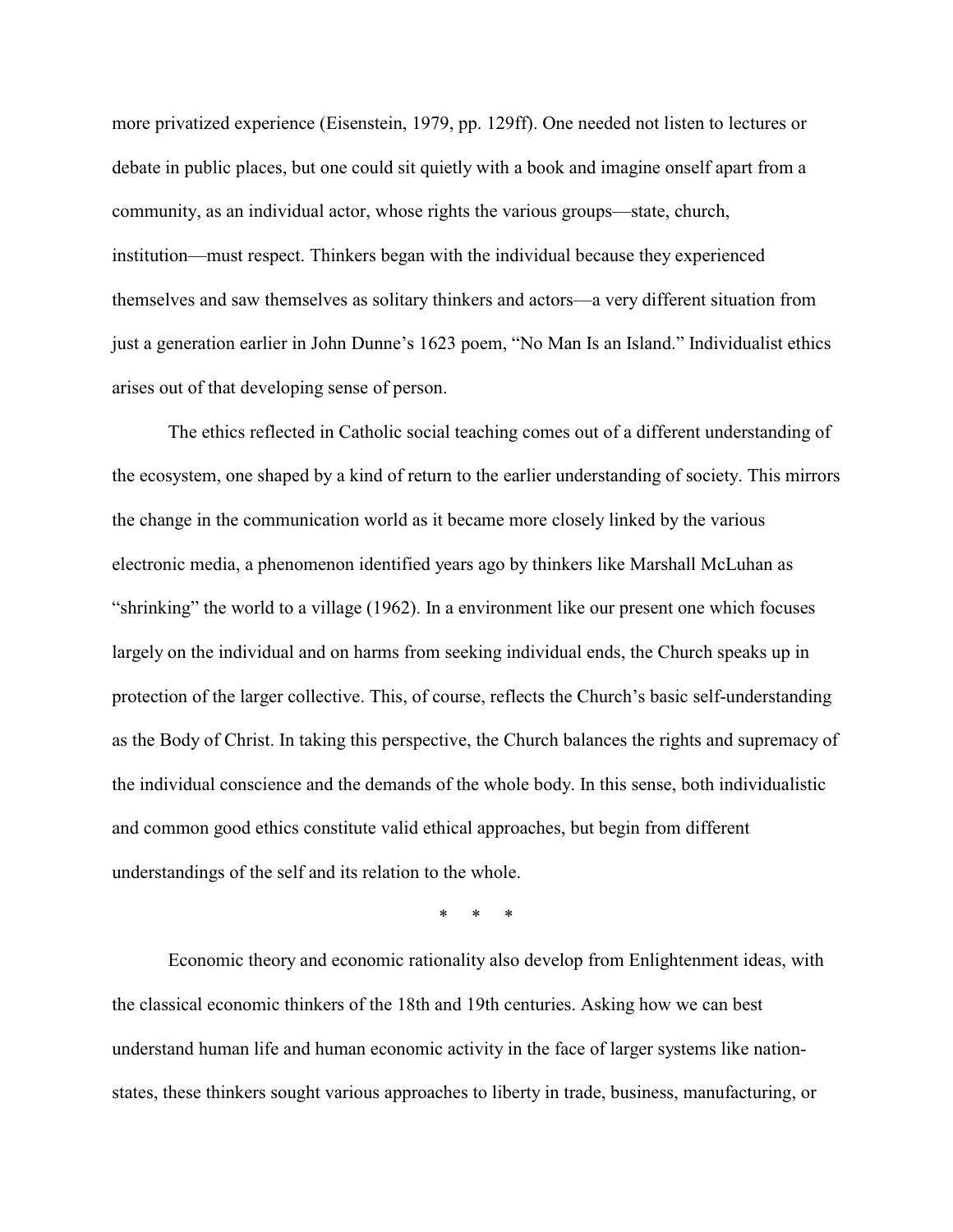organization through proposals that sought to maximize the good of the whole through individual choices.

The rational economic actor makes choices in such a way that the combination of each individual's choices or actions together leads a to maximized growth for the good of the whole. Professor Enderle's paper points out that this does not always result, as he notes conflicting anthropological and methodological assumptions and even conflicting purposes of the economic system. He suggests a benchmark against which to assess the various purposes: "The purpose of the economic system is the creation of wealth as the total amount of economically relevant private and public assets including natural, economic, human, and social capital" (p. 15). Such a benchmark allows us to attempt to adjudicate conflicting business models; by identifying both private and public assets, the benchmark also points to the origins where individualistic ethics diverges from common good ethics.

Later Catholic social teaching, at least as employed in *Ethics in Communication*, attempts to reconcile the two by combining the common good philosophy with the personalist philosophy of John Paul II. These are the same issues that the communication technologies of interconnection and privacy raise. Some communication technologies simultaneously create both connection and distance, as demonstrated by print. These focus on the individual: the author, the solitary reader. Others, such as the telephone, radio, and the Internet's social media, highlight connections in real time, creating a sense of community where the group or the social move to the center of attention. This level of connection demands a new understanding of the person, whose individual liberty reaches fulfillment only in solidarity.

The world of radical communication interconnection asks us to think about what it is to be human in a way different from individualism and common good. Communication